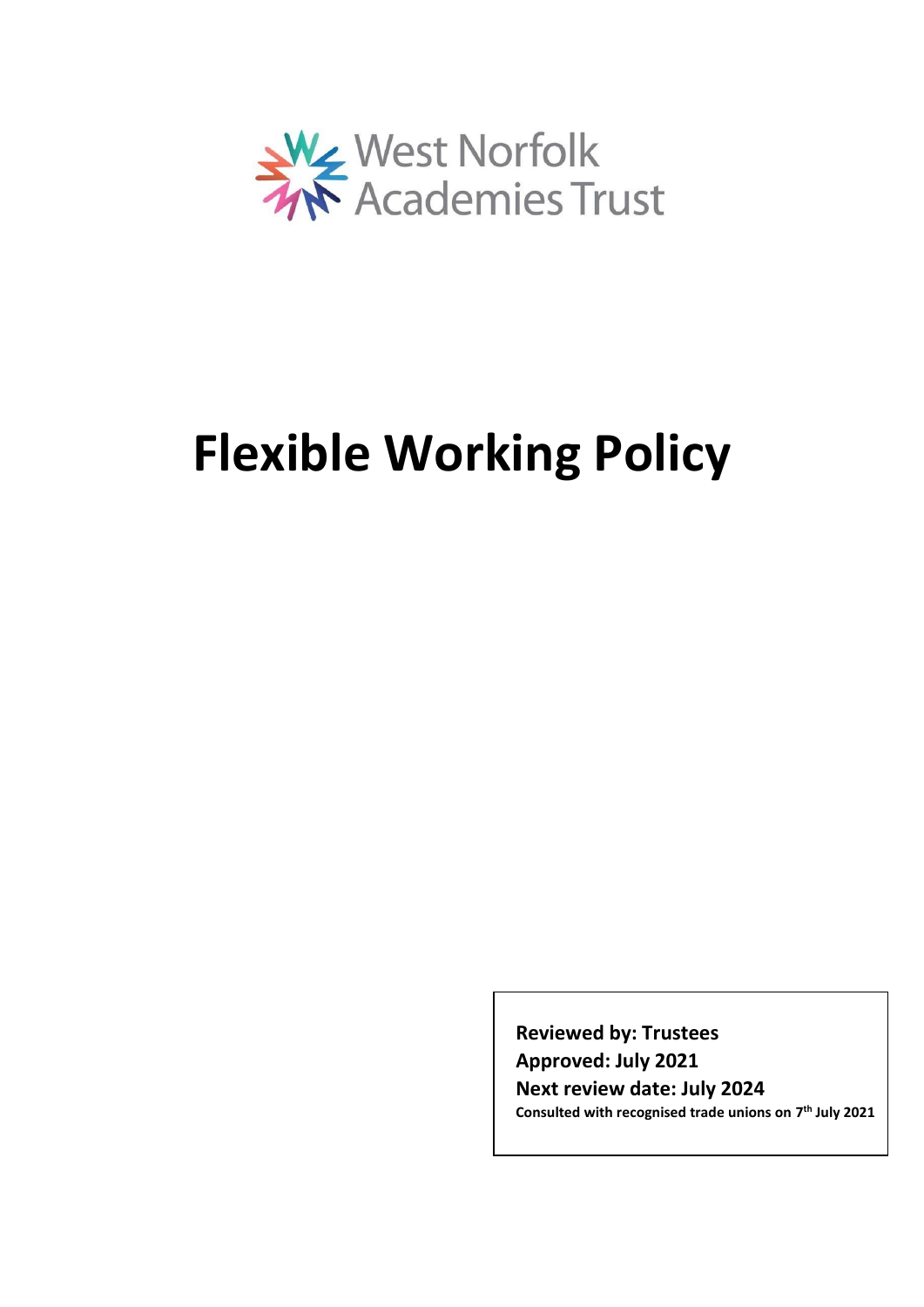| <b>Table of Contents</b>                                 | <b>Page Number</b> |  |
|----------------------------------------------------------|--------------------|--|
| 1. Terms of Reference                                    | 1                  |  |
| 2. General Principles                                    | 1                  |  |
| 3. Eligibility for the formal right to request procedure | $1 - 2$            |  |
| 4. Personnel Responsible for Implementing the Policy     | 2                  |  |
| 5. Informal Flexible Working Requests                    | 2                  |  |
| 6. Informal Flexible Working Request                     | $2 - 3$            |  |
| 7. Making a Formal Flexible Working Request              | $3 - 4$            |  |
| 8. Formal Procedure: Meeting                             | $3 - 4$            |  |
| 9. Formal Procedure: Decision                            | $4 - 5$            |  |
| 10. Formal Procedure: Appeal                             | $5-6$              |  |
| 11. Extending Time under the Formal Procedure            | 6                  |  |
| 12. Withdrawn Applications                               | 6                  |  |
| 13. Monitoring and Review of the Policy                  | 6                  |  |
| Appendix A: Form to Request Flexible Working             |                    |  |
| Appendix B: Interpretation of "Business Reasons"         |                    |  |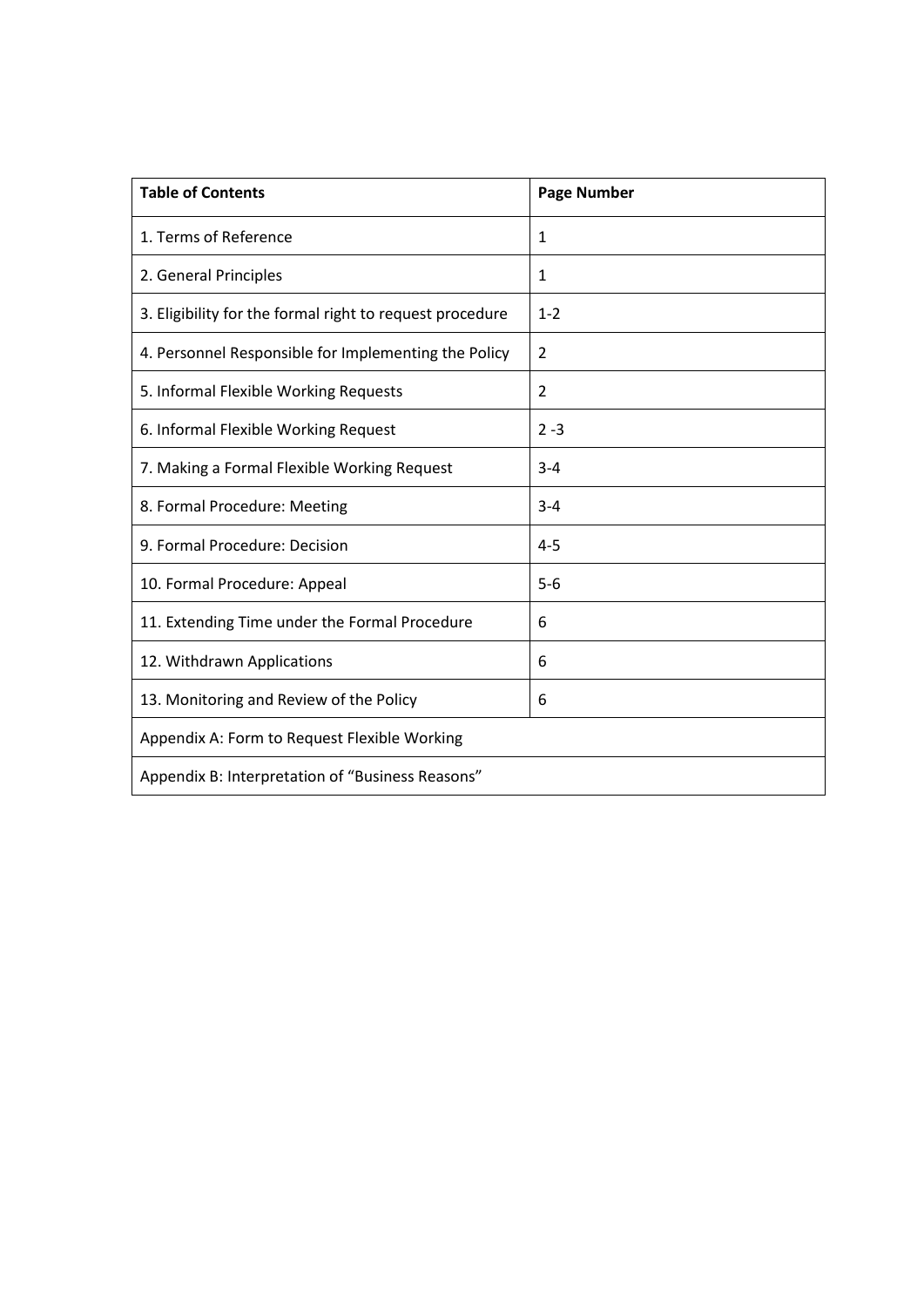# **1. Terms of Reference**

- **1.1** This policy applies to all employees of the West Norfolk Academies Trust.
- **1.2** Definitions:
	- "Executive Headteacher" also refers to any other title used to identify the Executive Headteacher, where appropriate, or other senior manager delegated to deal with the matter by the Executive Headteacher.
	- "Companion" refers to a person chosen by the employee to accompany him/her at a formal meeting, who shall be a trade union representative or a workplace colleague. A companion is entitled to speak to the employee during any meeting, and confer privately, but may not answer questions on the employee's behalf.
	- "Headteacher/Senior Manager" refers to the person responsible for considering the formal flexible working request. For school staff this will be the Headteacher. For Trust staff this will be the appropriate senior manager.
	- "WNAT" or "The Trust" refers to West Norfolk Academies Trust

# **2. General Principles**

- **2.1** The West Norfolk Academies Trust is committed to providing equality of opportunity in employment and to developing work practices that support work-life balance. We recognise that, in addition to helping balance work and personal lives, flexible working can raise staff morale, reduce absenteeism and improve our use and retention of staff.
- **2.2** This flexible working policy gives eligible employees an opportunity to formally request a change to their working pattern and all employees an opportunity to do so informally.
- **2.3** Nobody making a request for flexible working will be subjected to any detriment, or lose any career development opportunities as a result.
- **2.4** This policy does not form part of any employee's contract of employment and it may be amended at any time.

# **3. Eligibility for the formal right to request procedure**

- **3.1** To be eligible to make a request under the formal procedure set out in section 7, the person making the request must:
	- Be an employee
	- Have at least 26 weeks' continuous service at the date the request is made
	- Not have made a formal request to work flexibly during the last 12 months. Each 12 month period runs from the date when the most recent application was made.
- **3.2** Employees who do not meet the eligibility criteria for the formal procedure, but who want to make either permanent or temporary changes to their working arrangements, may make an informal request under the procedure set out in section 6 to the relevant Headteacher/Senior Manager, who will consider the request according to the school's educational, business and operational needs.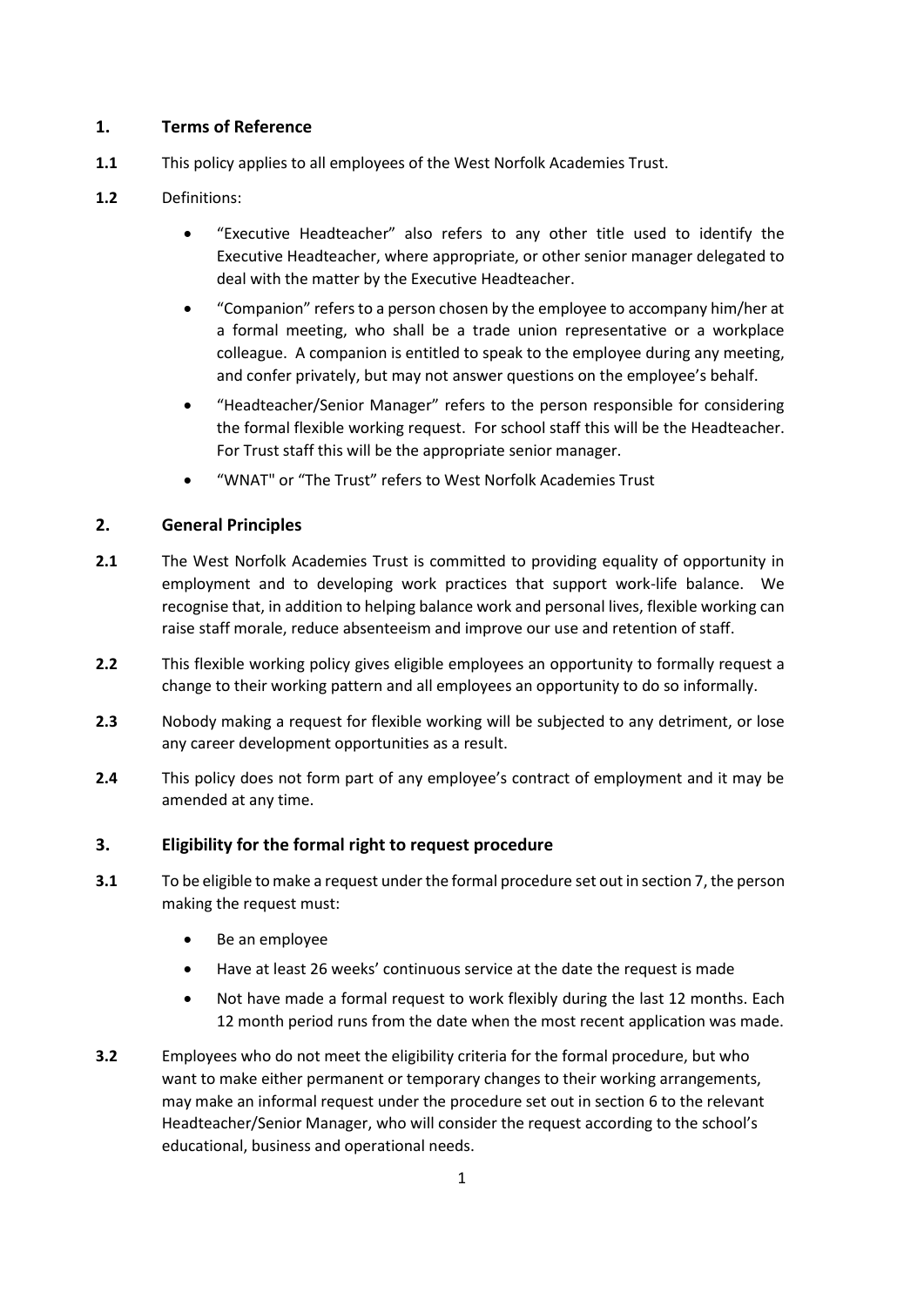- **3.3** Employees whose request for flexible working are accepted under the formal procedure will have permanent changes made to their contracts of employment to reflect their new working arrangements. If they do not want changes to be permanent, they may follow the informal procedure instead.
- **3.4** Any employee interested in flexible working may request an informal meeting with their line manager, or the relevant Headteacher/Senior Manager to discuss their eligibility, the different options and the effect of their proposed work pattern on colleagues and/or students and curriculum and/or service delivery, before submitting a formal or informal request.

# **4. Personnel Responsible for Implementing the Policy**

- **4.1** The Trustees have overall responsibility for the effective operation of this policy and for ensuring compliance with the relevant statutory framework. The Trustees have delegated day-to-day responsibility for operating the policy and ensuring its maintenance and review to the Executive Headteacher.
- **4.2** All employees are responsible for the success of this policy and must ensure that they familiarise themselves with it and act in accordance with its aims and objectives. Those involved in management or recruitment may request training and address any questions about the content or application of this policy to the Executive Headteacher.

# **5. Forms of Flexible Working**

- **5.1** Flexible working can incorporate a number of changes to working arrangements, for example:
	- reduction or variation of working hours/working pattern
	- reduction of the number of days worked each week
	- working from a different location (for example, from home).

# **6. Informal Flexible Working Request**

- **6.1** Employees who wish to make an informal request for flexible working may make a request to the Headteacher/Senior Manager who will consider it alongside educational, business and operational requirements.
- **6.2** An employee may wish to discuss their flexible working request informally with the Headteacher/Senior Manager prior to instigating the formal procedure.
- **6.3** To enable the Headteacher/Senior Manager to consider a request, it is suggested that employees:
	- a) make their request in writing and confirm whether they wish any changes to current working pattern to be temporary or permanent
	- b) provide as much information as possible about current and desired working pattern, including working days, hours and start and finish times, and give the date from when they want the desired working pattern to start.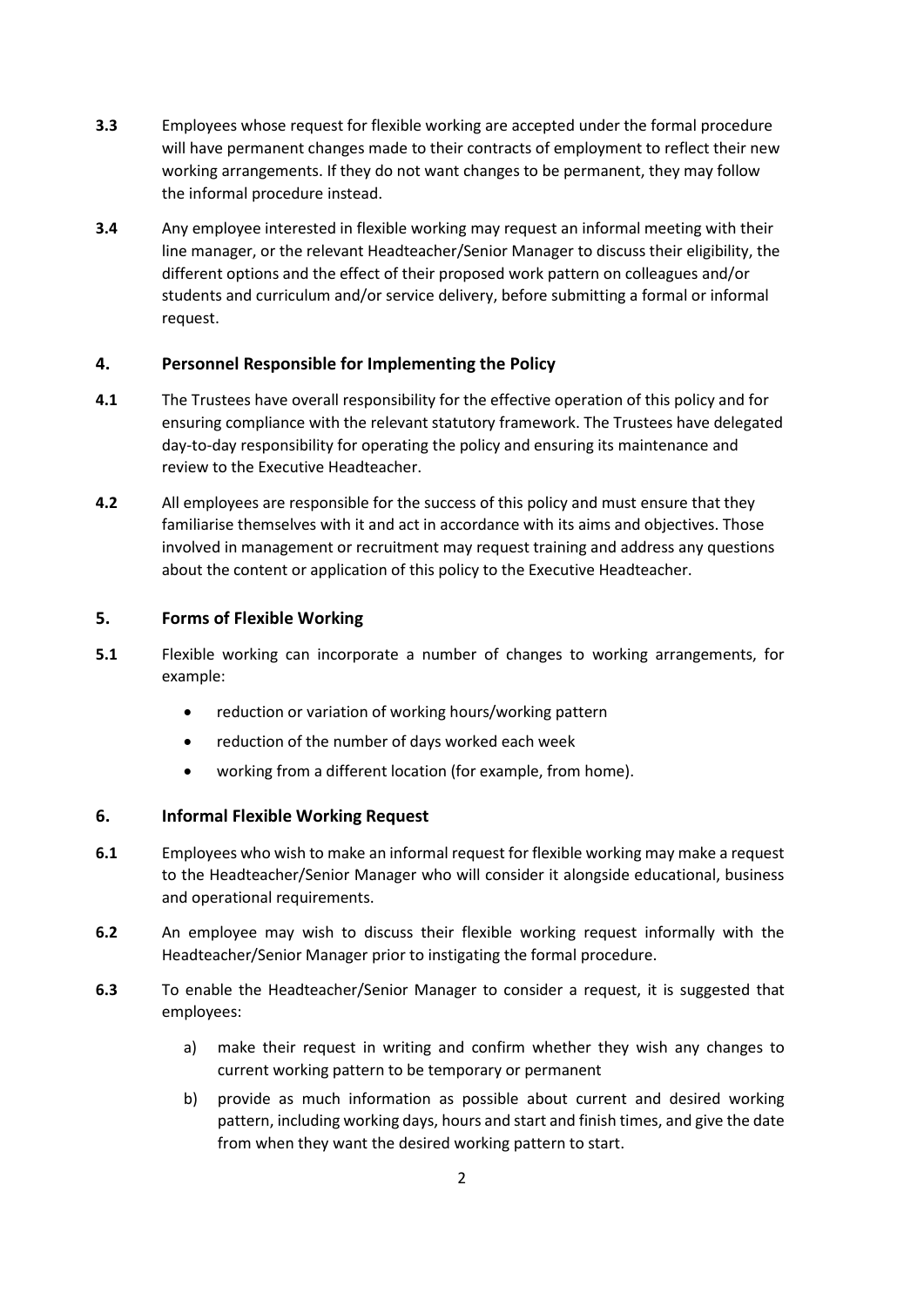**6.4** The Headteacher/Senior Manager will advise what steps will be taken to consider the request, which may include inviting the employee to attend a meeting, before advising of the outcome of the request.

# **7. Making a Formal Flexible Working Request**

- **7.1** Employees are required to submit a written application, for their flexible working request to be considered under the formal procedure. Appendix A contains the required application form to be completed.
- **7.2** The written and dated application should be submitted to the relevant Headteacher, or Senior Manager, and the following information should be included:
	- a) the reason for the request
	- b) as much information as is possible regarding current and desired working pattern, including working days, hours and start and finish times. Also required is the date from which it is requested that the desired working pattern begins.
	- c) a consideration of the effect the proposed changes may have on the employee's work, that of their colleagues and on subject/service delivery. Any suggestions about dealing with potential negative effects should be included.
	- d) proof and confirmation that the employee meets the eligibility criteria as set in Section 3 of this policy.
	- e) a statement that the request is a statutory formal request, that details whether a previous formal or informal request for flexible working has been made and, if so, when this occurred.
	- f) a statement as to whether the request is being made in relation to the Equality Act 2010, for example as a reasonable adjustment for a disability.
- **7.3** The application should ideally be submitted at least two months before the date that it is desired that the changes take effect from.
- **7.4** The Headteacher or Senior Manager may be able to agree the proposal without the need for a meeting (which is the next stage of the formal procedure). Where this is the case, the Headteacher or Senior Manager will write to the employee, confirming the decision and explaining the permanent changes that will be made to the employee's contract.
- **7.5** If the proposal cannot be accommodated, discussion between the employee and the relevant Headteacher or Senior Manager may result in an alternative working pattern that assists the employee.

# **8. Formal Procedure: Meeting**

**8.1** Where necessary, the Headteacher or Senior Manager, will arrange to meet with the employee within 28 days of the application submission. The meeting may also be attended by a representative from HR to support the Headteacher or Senior Manager and/or a notetaker. The employee may bring a companion to the meeting. The companion will be entitled to speak during the meeting and confer privately with the employee, but may not answer questions on the employee's behalf.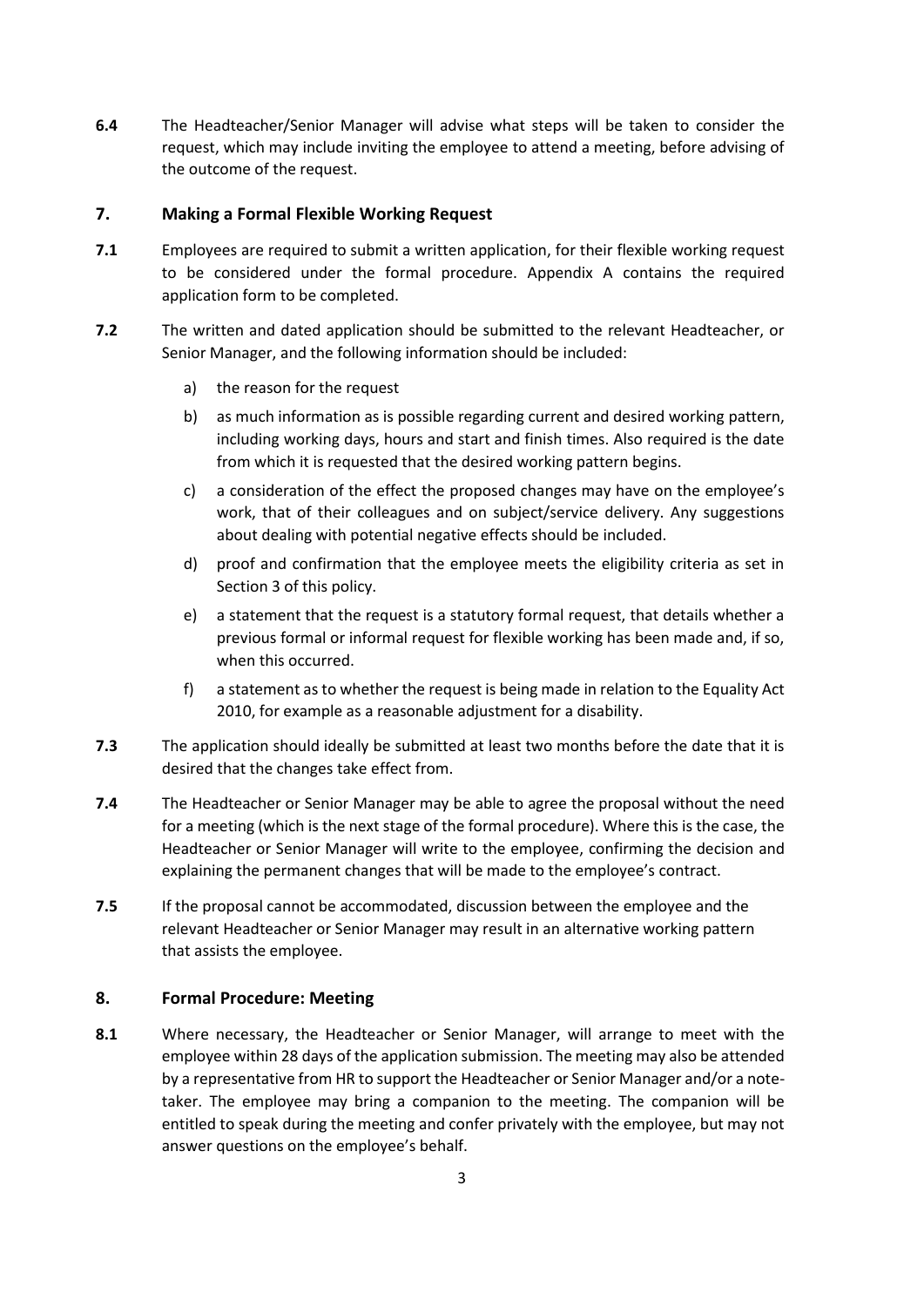- **8.2** The meeting will usually be held at the employee's place of work. Care will be taken to arrange the meeting for a time and place that is convenient to the employee.
- **8.3** The meeting will consider the employee's flexible working application. It will include discussion of the impact of the proposed working arrangement on the employee's work and that of their colleagues and/or department. There may also be some practical matters, such as arrangements for handing over work, which will require discussion. If the arrangements requested cannot be accommodated, discussion at the meeting will provide opportunity to explore possible alternative working arrangements.
- **8.4** The Headteacher or Senior Manager may suggest starting new working arrangements under an initial trial period to ensure that they meet the employee's needs and those of the department.

# **9. Formal Procedure: Decision**

- **9.1** Following the meeting the Headteacher or Senior Manager will notify the employee of the decision, in writing, within 14 days.
- **9.2** If the request is accepted, or where the Headteacher or Senior Manager proposes alternative arrangements that are agreeable to the employee, the Headteacher/Senior Manager will write to the employee with details of the new working arrangements, details of any trial period, confirmation of any practical matters, an explanation of changes to the employee's contract of employment and the date on which they will commence. The employee will be asked to confirm their acceptance of the changes, in writing. This will be retained on the employee's personnel file as confirmation of the variation to the terms of employment.
- **9.3** Contractual changes agreed under the formal procedure will be permanent and an employee is not able to make another flexible working request until 12 months after the date of the original application.
- **9.4** If the Headteacher or Senior Manager needs more time to make a decision, they will seek the employee's agreement to delay the decision for up to a further 14 days. A request for an extension is likely to benefit the employee. For example, it may allow the Headteacher or Senior Manager more time to investigate how a request can be accommodated or to consult with other members of staff.
- **9.5** There will be circumstances where, due to educational, business and operational requirements, the Headteacher/Senior Manager is unable to agree to a request. In these circumstances, the flexible working request will be referred to the Executive Headteacher for consideration.
- **9.6** When considering the flexible working request, the Executive Headteacher may wish to discuss the request with the employee and the Headteacher/Senior Manager.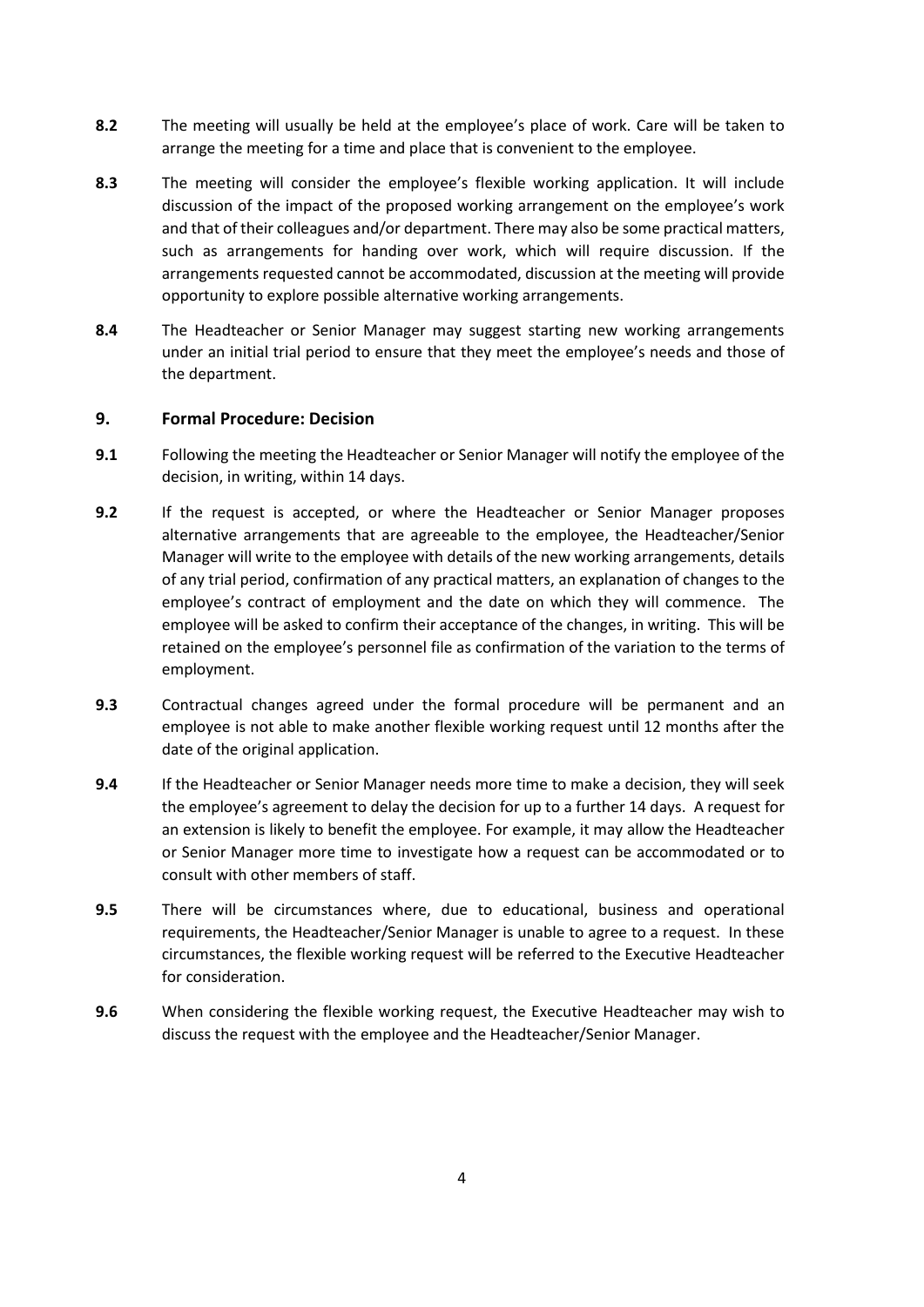- **9.7** If the Executive Headteacher is unable to agree to a flexible working request, this outcome will be confirmed in writing to the employee. This letter will include:
	- a) the business reason(s) for turning down the application;
	- b) why the business reasons apply; and
	- c) details of the appeal procedure
- **9.8** The eight business reasons for which a formal flexible working request may be rejected are:
	- a) the burden of additional costs;
	- b) detrimental effect on ability to meet customer demand;
	- c) inability to reorganise work among existing staff;
	- d) inability to recruit additional staff;
	- e) detrimental impact on quality;
	- f) detrimental impact on performance;
	- g) insufficient work for the periods the employee proposes to work;
	- h) a planned structural change to the business.
- **9.9** Appendix B gives a brief overview of the way in which the Executive Headteacher will interpret and apply the business reasons set out in Section 9.8.

# **10. Formal Procedure: Appeal**

- **10.1** If a formal flexible working request is rejected, the employee has the right of appeal.
- **10.2** The appeal must:
	- a) be in writing and dated
	- b) set out the grounds on which the appeal is based
	- c) be sent to the Clerk to the Trustees within 14 days of the date the employee received the written rejection of their request.
- **10.3** The Clerk to the Trustees will arrange for a meeting to take place within 14 days of receipt of the appeal. The meeting will be held at a convenient time for all those attending, the Trustees may be accompanied by an HR advisor and/or note taker and the employee may be accompanied by a companion.
- **10.4** If the employee's appeal is upheld, they will be advised of their new working arrangements, details of any trial period, confirmation of any practical matters, an explanation of changes to the employee's contract of employment and the date on which they will commence. The employee will be asked to confirm their acceptance of the changes, in writing. This will be retained on the employee's personnel file as confirmation of the variation to the terms of employment.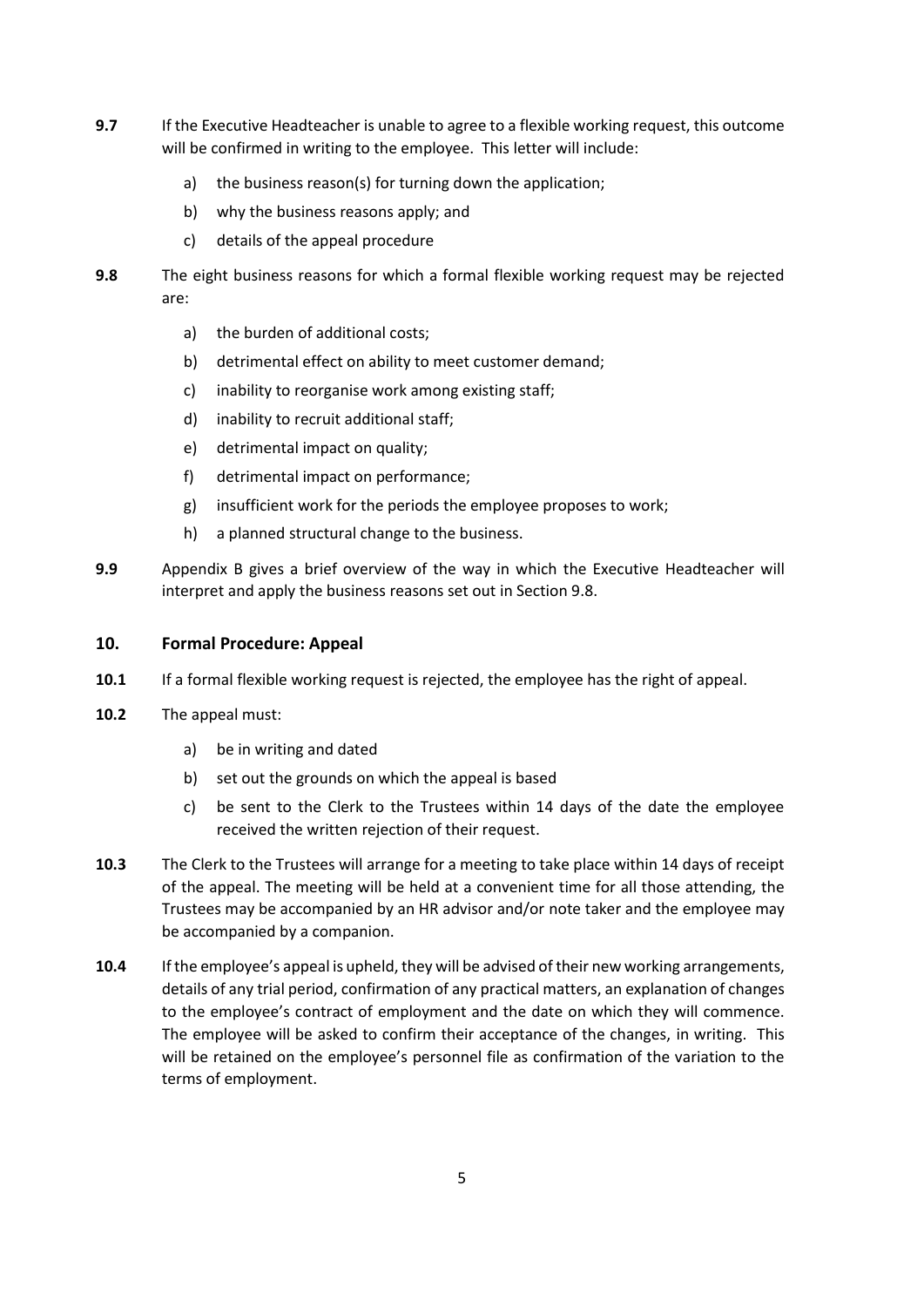- **10.5** Contractual changes agreed under the formal procedure will be permanent and an employee is not able to make another flexible working request until 12 months after the date of the original application.
- **10.6** The employee will be informed in writing of the Appeal Panel's decision within 14 days of the date of the appeal meeting.
- **10.7** If the appeal is rejected, the written decision will give the business reason(s) for the decision and explain why the reason(s) apply. The employee will not be able to make another formal request until 12 months after the date of their original application.

# **11. Extending Time under the Formal Procedure**

**11.1** There will be exceptional occasions when it is not possible to complete the consideration process (including any appeal) within 3 months of first receiving the request. Where an extension of time is agreed, the Headteacher or Senior Manager will write to the employee confirming the extension and the date on which it will end.

# **12. Withdrawn Applications**

- **12.1** If the employee withdraws their formal request for flexible working, they will not be eligible to make another formal request for 12 months from the date of their original request. In certain circumstances, a request made under the formal procedure will be treated as withdrawn. This will occur if:
	- a) the employee fails to attend two meetings under the formal procedure without reasonable cause
	- b) the employee unreasonably refuses to provide information required by the Headteacher or Senior Manager to consider the request.
- **12.2** In such circumstances, the Headteacher/Senior Manager will write to the employee confirming that the request has been treated as withdrawn.

# **13. Monitoring and Review of the Policy**

- **13.1** The Executive Headteacher is responsible for monitoring the implementation, use and effectiveness of this policy and will report on these matters as appropriate.
- **13.2** This policy will be reviewed by the Trustees as necessary.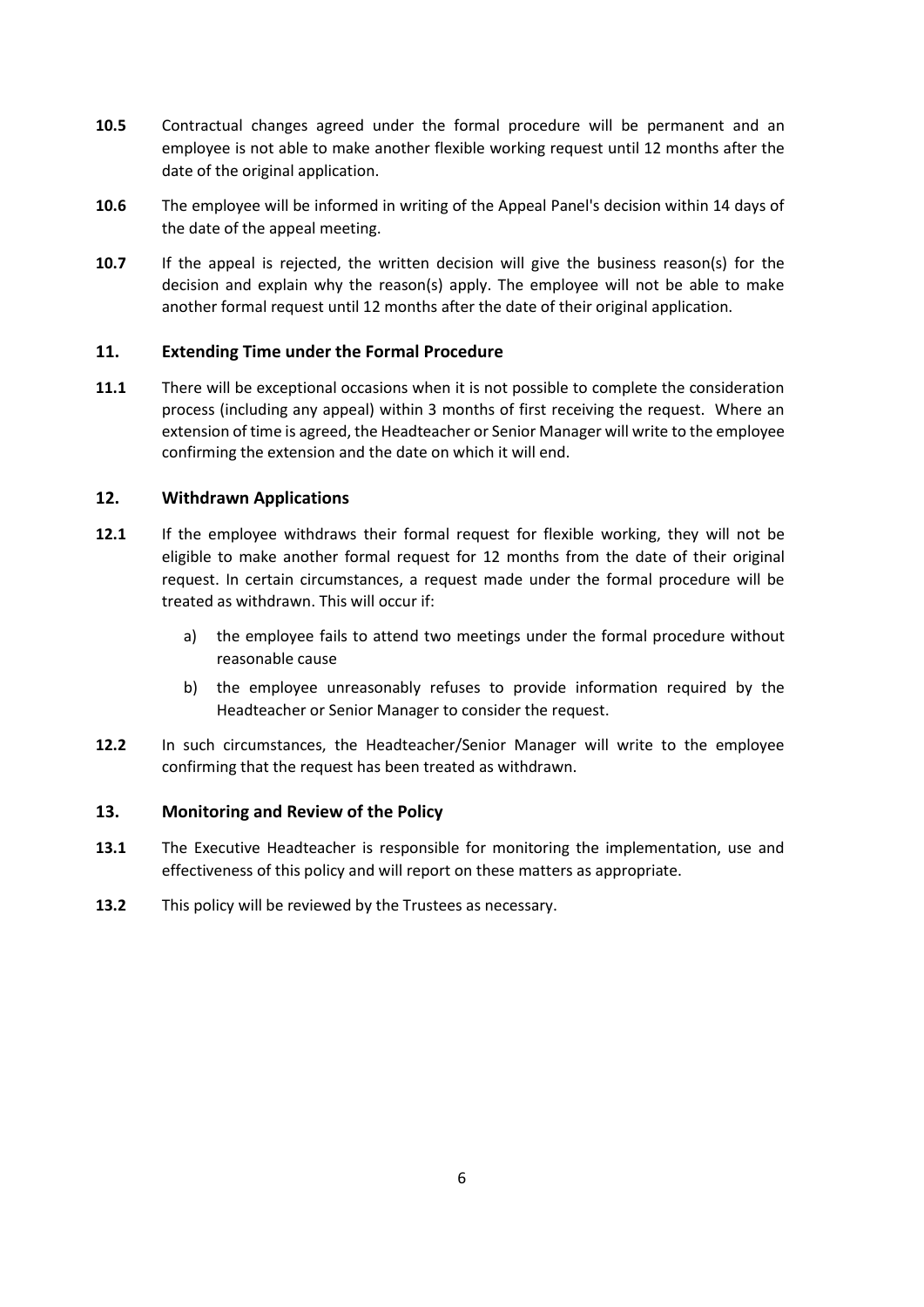# **Appendix A - Form to Request Flexible Working**

# **West Norfolk**<br>MY Academies Trust

#### **Form to Request Flexible Working**

#### **Note to the employee:**

You can use this form to make an application to work flexibly under the right provided in law. Before completing this form, you should first read the Flexible Working Policy and Appendix B carefully and check that you are eligible to make a request.

You should note that it may take several weeks to consider your request, allowing for discussion and meetings as appropriate and further time for implementation where a flexible working pattern change is agreed to. You should therefore ensure that you submit your application to the relevant Headteacher/Senior Manager well in advance of the date you wish the request to take effect (at least 2 months in advance).

It will help us to consider your request if you provide as much information as you can about your desired working pattern. It is important that you complete all the questions as otherwise your application may not be valid. When completing sections 3 & 4, think about what effect your change in working pattern will have both on the work that you do and on your colleagues. Once you have completed the form, you should immediately forward it to the Headteacher/Senior Manager (you might want to keep a copy for your own records). The Headteacher/Senior Manager will respond to your request within 28 days, either to approve your request, or to arrange a meeting to discuss it further. If the request is granted, this will normally be a permanent change to your terms and conditions unless otherwise agreed.

# **1. Personal Details**

Name: Job Title

#### **Eligibility Check**

Please tick those which apply (below). If you are unable to tick all of the relevant boxes, then you do not qualify to make a request to work flexibly under the statutory procedure. This does not mean that your request may not be considered but you should explore this separately, informally under section 6 of the Flexible Working policy.

I confirm that I have worked continuously as an employee of the school for the last 26 weeks [ ]

I confirm that I have not made a request to work flexibly under this right during the past 12 months [ ]

Date of any previous request to work flexibly under this right:

A brief explanation as to the reason for your request, including whether the request is being made in relation to the Equality Act 2010: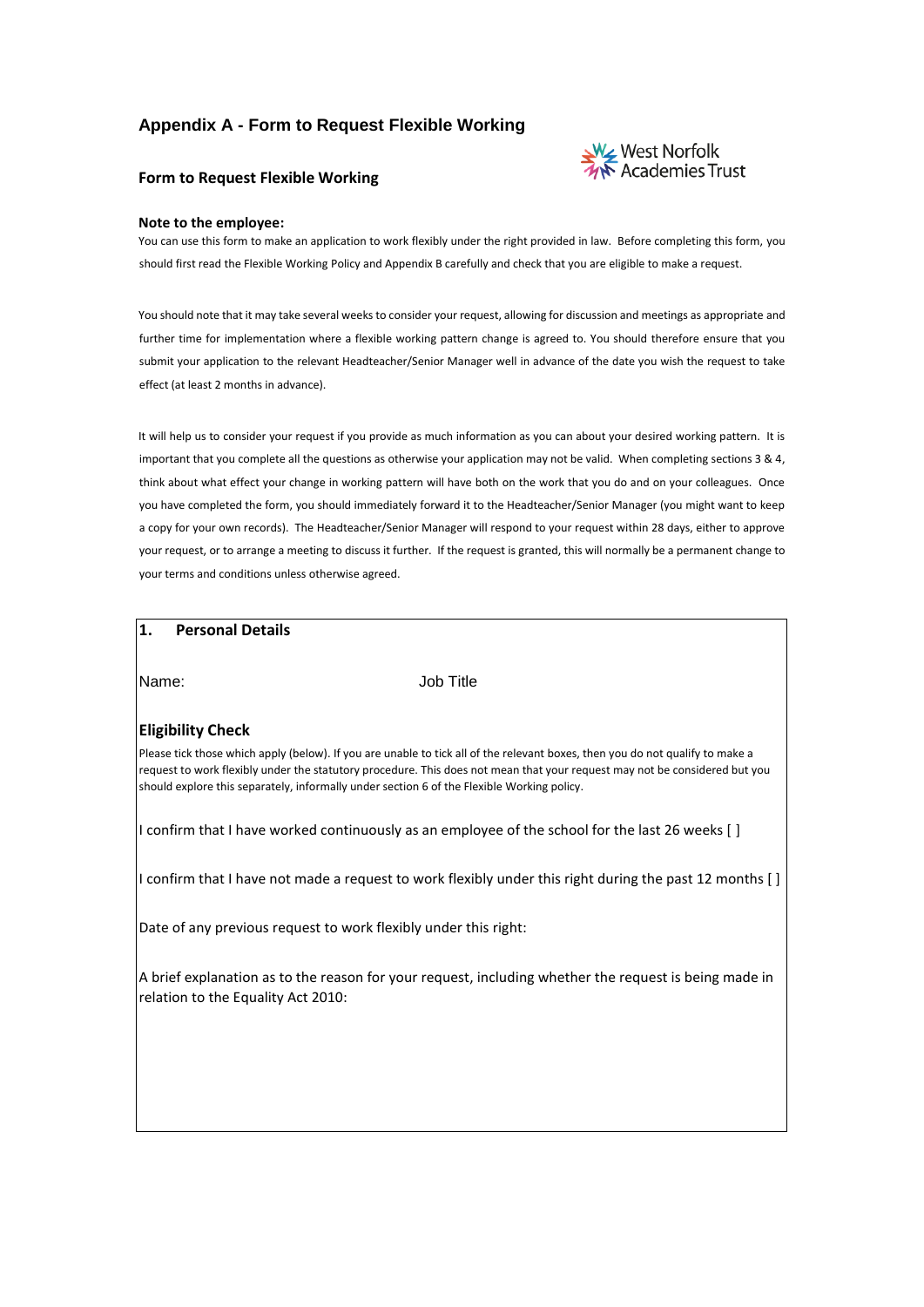# **2. Working Patterns**

2a. Describe your current working pattern (days/hours/times worked):

2b. Describe the working pattern you would like to work in future (days/hours/times worked):

2c. I would like this working pattern to commence from:

#### **3. Impact of the new working pattern**

Please tick the below box and attach the required statement – if there are potential negative impacts please consider including suggestions about mitigating against these:

[ ] I have attached a statement explaining how I think this change in my working pattern will affect your work, students and colleagues.

This is a statutory formal request for Flexible Working:

| Sidned: …………………………………………………………… Date:…………………………………… |
|-----------------------------------------------------|
|                                                     |

- - - - - - - - - - - - - - - - - - - - - - - - - - - - - - - - - - - - - - - - - - - - - - - - - Return slip

**Confirmation of Receipt** (to be completed and returned to employee) Dear:

I confirm that I received your request to change your work pattern on:

*date received* 

I shall be arranging a meeting to discuss your application within 28 days following this date. In the meantime, you might want to consider whether you would like a work place colleague or trade union representative to accompany you to the meeting.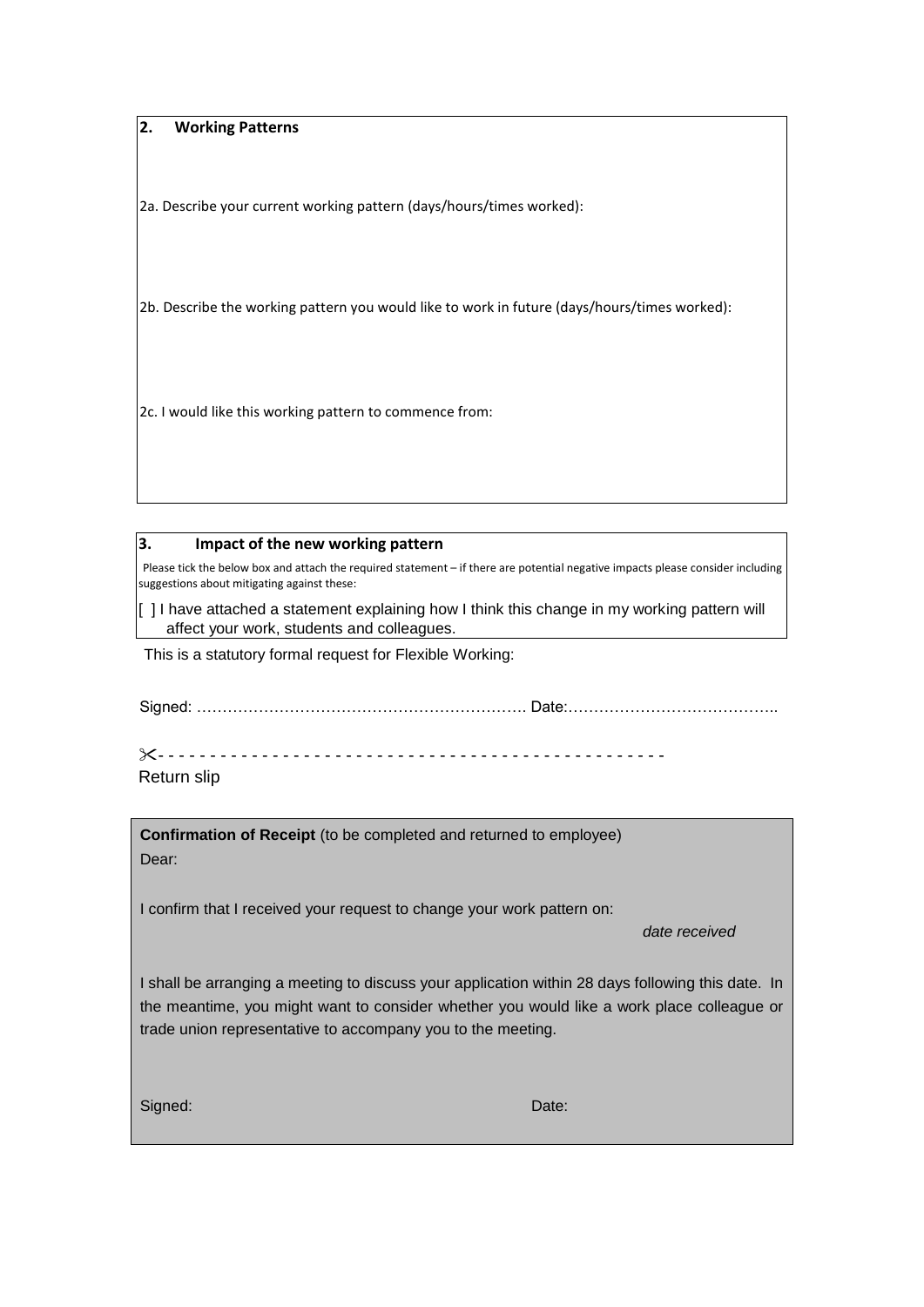# **Appendix B - Interpretation of "Business Reasons"**

All decisions will be made on a case-by-case basis and those making the decision will consider how the individual request and/or alternatives to this request can be accommodated alongside the needs of the school.

If a request to work flexibly is rejected then the school will provide a specific "business reason", which must be one of the eight stated in the legislation:

- 1. Burden of additional costs
- 2. Detrimental effect on the ability to meet customer demand
- 3. Inability to re-organise work among existing staff
- 4. Inability to recruit additional staff
- 5. Detrimental impact on quality
- 6. Detrimental impact on performance
- 7. Insufficiency of work during the period the employee proposes to work
- 8. Planned structural changes

The Trust's interpretation of the "business reasons" are set out below in order to provide a clearer understanding of the specific circumstances in a school setting, although it should be noted that these are illustrative and not deemed exhaustive.

# **1 Burden of additional costs**

It may, in some circumstances, be costlier to employ part time staff rather than full time staff but this would not normally be a key reason for rejecting an application.

# **2 Detrimental effect on the ability to meet customer demand**

The Trust's customers are their students and parents. It is important that the quality of teaching and learning is not adversely affected by agreeing to flexible working. In particular, the Headteacher will consider the impact on the need to spread the teaching of individual classes over more than one teacher (split classes), pressure on the timetable to fix particular lessons on a reduced number of days in the week. This is particularly the case where the member of staff is the sole specialist in a subject. In the case of support staff there is a need to ensure that service provision is maintained at a satisfactory level.

# **3 Inability to re-organise work among existing staff**

In addition to 2 above, where the member of staff has leadership or management, responsibilities it is necessary to take into account the ability of the school to distribute these to other members of staff at times when the part time member of staff is not working. This may require a job-share or a reduction in the allocated responsibilities. The school may wish to set a minimum contract for a Head of Department, or senior leader, for example. The school will also need to consider whether it is appropriate for a leader or manager to be absent for whole days in the week as a result of flexible working. In the